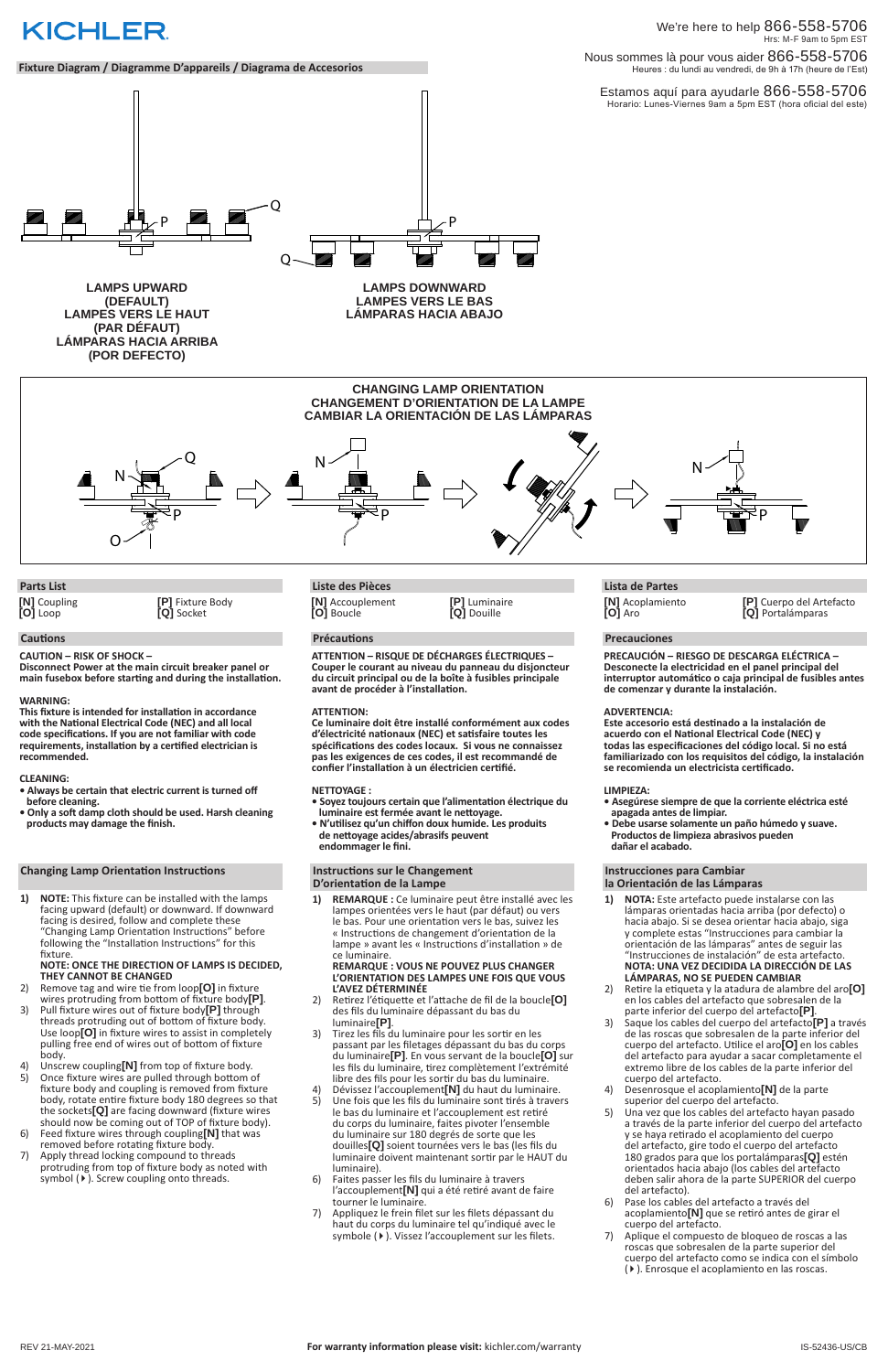# We're here to help 866-558-5706 Hrs: M-F 9am to 5pm EST

# **Fixture Diagram Installation Instructions (Continued)**

# **STEMS WITH CHAIN DIRECTIONS:**

**1) NOTE:** This fixture can be installed with the lamps facing upward (default) or downward. If downward facing is desired, follow and complete the "Changing Lamp Orientation Instructions" before following these "Installation Instructions". If installing with the lamps facing upward (default), remove tag and wire ties from loop**[O]** in fixture wires protruding from bottom of fixture body**[P]** before continuing installation. 2) Carefully pull free end of fixture wires from top of fixture body**[P]** to remove bottom loop**[O]** and/or slack from wires (Fig. 1). 3) If fixture is being installed with the lamps facing downward, skip to step 5. If fixture is being installed with the lamps facing upward (default), unscrew coupling to remove coupling from top of fixture body (Fig. 2). Be sure to keep fixture wires passed through coupling for easy re-attaching.

- 1) Follow steps 1-14 from "STEMS WITH CHAIN DIRECTIONS".
- 2) Attach one open locking chain link**[M]** to bottom of screw collar loop**[B]** and to small loop attached to top of stems. Close the locking chain link by threading the nut onto the link end.
- 3) Unscrew threaded ring**[C]**, let canopy**[D]** and threaded ring slip down.
- Follow steps 19-26 from "STEMS WITH CHAIN DIRECTIONS"

#### **Cautions**

# **CAUTION – RISK OF SHOCK –**

**Disconnect Power at the main circuit breaker panel or main fusebox before starting and during the installation.** 

# **WARNING:**

**This fixture is intended for installation in accordance with the National Electrical Code (NEC) and all local code specifications. If you are not familiar with code requirements, installation by a certified electrician is recommended.**

# **CLEANING:**

- **Always be certain that electric current is turned off before cleaning.**
- **Only a soft damp cloth should be used. Harsh cleaning products may damage the finish.**

| [A] Chain                | [I] Mounting Strap          | [Q] Socket (on fixture     |
|--------------------------|-----------------------------|----------------------------|
| [B] Screw Collar Loop    | [J] Small Loop              | body)                      |
| [C] Threaded Ring        | <b>[K]</b> Stems            | <b>IRI</b> Glass           |
| [D] Canopy               | [L] Short Threaded Tubes    | [S] Socket Ring            |
| <b>[E]</b> Threaded Pipe | [M] Locking Chain Link      | <b>TT</b> Socket Ring Tool |
| <b>[F]</b> Hexnut        | <b>[N]</b> Coupling         | <b>[U]</b> Finial          |
| [G] Strap Mounting Screw | [O] Loop (in fixture wires) |                            |
| [H] Outlet Box           | <b>[P]</b> Fixture Body     |                            |

# **Installation Instructions**

# **STEMS WITHOUT CHAIN DIRECTIONS:**

in shape or smooth (see illus.) Neutral Wire

- 4) Apply thread locking compound to threads protruding from top of fixture body as noted with symbol (4). Screw coupling**[N]** back onto threads.
- 5) Apply thread locking compound to threads protruding from bottom of fixture body**[P]** as noted with symbol (4). Screw finial**[U]** onto threads.
- 6) Pass fixture wires from coupling**[N]** on fixture body through desired number of short threaded tubes**[L]** and stems**[K]**. Screw stems together using short threaded tubes. **NOTE:** A minimum of one (1) 12-inch stem must be used when mounting fixture. Pass fixture wire through remaining stems and screw stems together. **NOTE:** Thread locking compound must be applied to all stem threads as noted with symbol ( $\blacktriangleright$ ) to prevent accidental rotation of fixture during cleaning, re-lamping, etc.
- 7) Screw first stem of connected stems into coupling**[N]** on top of fixture body using a short threaded tube.
- 8) Pass fixture wires from last stem through small loop**[J]**. Screw small loop into end of last stem.
- 9) Take threaded pipe**[E]** from parts bag and screw into screw collar loop**[B]** a minimum of 6 mm (1/4"). Lock into place with hexnut**[F]**.
- 10) Run another hexnut down threaded pipe almost touching first hexnut. Now screw threaded pipe into mounting strap**[I]**. Mounting strap must be positioned with extruded thread facing into outlet box**[H]**. Threaded pipe must protrude out the other side of mounting strap. Screw third hexnut onto end of threaded pipe protruding from back of mounting strap.  $10)$
- 11) Connect mounting strap to outlet box using strap mounting screws**[G]**.
- 12) Unscrew the threaded ring**[C]** from screw collar loop**[B]**. Take canopy**[D]** and pass R over screw collar loop. Approximately one half of the screw collar loop exterior threads should be exposed. Adjust screw collar loop by turning assembly up or down in mounting strap. Remove canopy.
- 13) After desired position is found, tighten both top and bottom hexnuts up against the bottom and top of the mounting strap.
- 14) Slip canopy over screw collar loop and screw on threaded ring.
- 15) Attach one open locking chain link**[M]** to bottom of screw collar loop**[B]** and to one end of chain**[A]**. Close the locking chain link by threading the nut onto the link end.
- 16) Attach second open locking chain link**[M]** to other end of chain**[A]** and to small loop**[J]**. Close the locking chain link by threading the nut onto the link end.
- 17) Unscrew threaded ring**[C]**, let canopy**[D]** and threaded ring slip down.
- 18) Weave fixture wires through chain links**[A]** no more than 3 inches apart.
- 19) Pass wire through screw collar loop**[B]**, threaded ring**[C]**, canopy**[D]**, threaded pipe**[E]** and into outlet box**[H]**.
- 20) Grounding instructions: (See Illus. a or b).
	- a) On fixtures where mounting strap is provided with a hole and two raised dimples, wrap ground wire from outlet box around green ground screw, and thread into hole.
	- b) On fixtures where a cupped washer is provided,attach ground wire from outlet box under cupped washer and green ground screw, then thread into mounting strap.

# **KICHLER**



If fixture is provided with ground wire, connect fixture ground wire to outlet box ground wire with wire connector after following the above steps. Never connect ground wire to black or white power supply wires.

21) Make wire connections. Reference chart below for correct connections and wire accordingly.

| <b>Connect Black or Red</b>                                                                           | <b>Connect White Supply</b> |
|-------------------------------------------------------------------------------------------------------|-----------------------------|
| <b>Supply Wire to:</b>                                                                                | Wire to:                    |
| <b>Black</b>                                                                                          | White                       |
| *Parallel cord (round &                                                                               | *Parallel cord (square &    |
| smooth)                                                                                               | ridged)                     |
| Clear, Brown, Gold or                                                                                 | Clear, Brown, Gold or Black |
| <b>Black without Tracer</b>                                                                           | with Tracer                 |
| Insulated wire (other                                                                                 | Insulated wire (other       |
| than green) with copper                                                                               | than green) with silver     |
| conductor                                                                                             | conductor                   |
| *Note: When parallel wire (SPT<br>1 & SPT 2) are used. The neutral<br>wire is square shaped or ridged |                             |

wire is square shaped or ridged and the other wire will be round



- 22) Raise canopy to ceiling. Secure canopy in place by tightening threaded ring**[C]** onto
- 
- screw collar loop**[B]**. 23) Carefully slip glass**[R]** over socket**[Q]**. 24) While holding glass over socket, screw socket ring**[S]** onto socket and tighten to secure glass. Use socket ring tool**[T]** to assist in fully screwing socket ring onto socket. DO NOT OVER-TIGHTEN.
- 25) Repeat for remaining sockets.
- 26) Insert recommended bulbs (Not supplied).

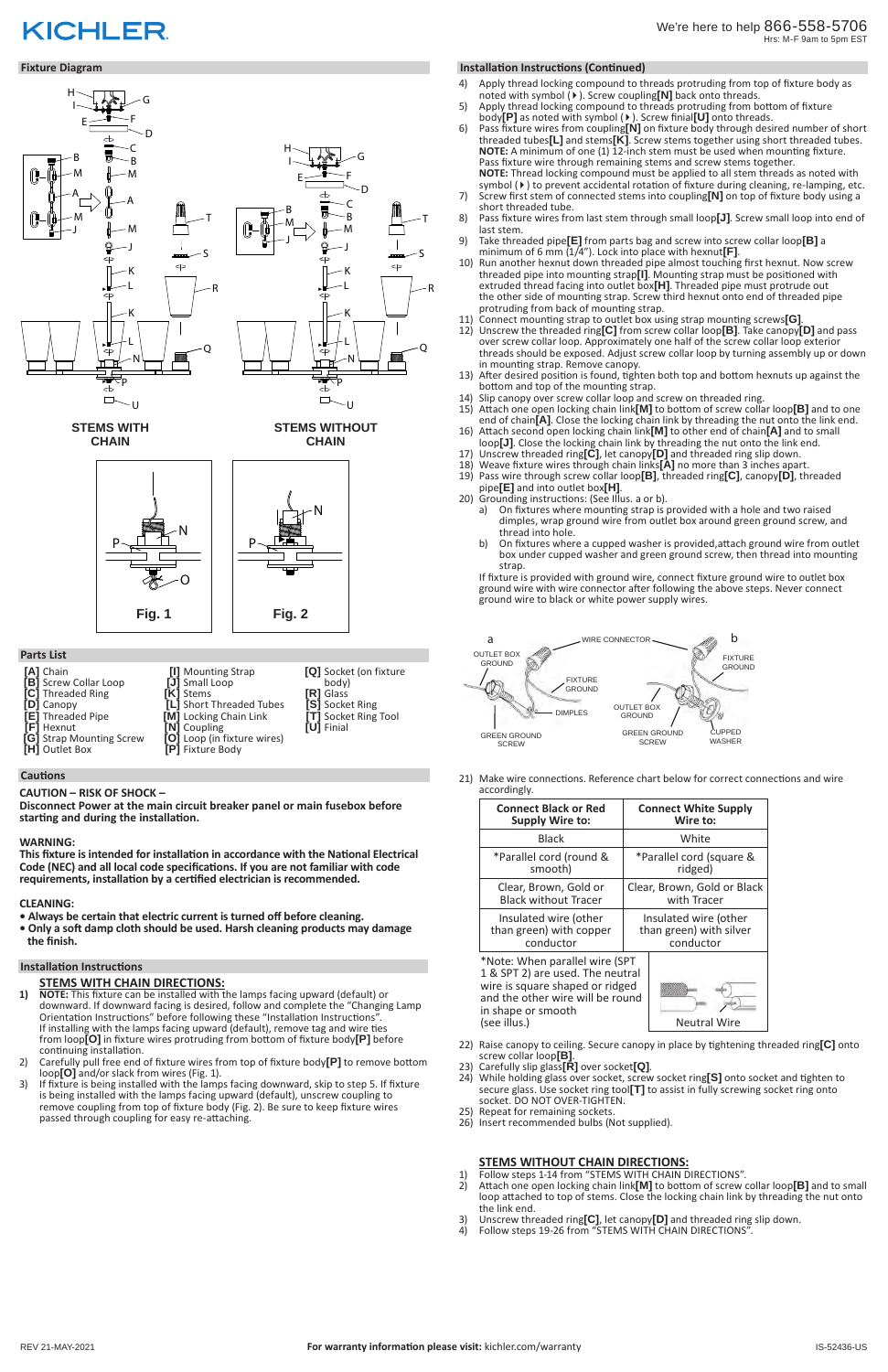**INSTRUCTIONS:** For Assembling and Installing Fixtures in Canada Pour L'assemblage et L'installation Au Canada

# **Diagramme d'appareils Instructions d'installation**

**ATTENTION – RISQUE DE DÉCHARGES ÉLECTRIQUES -** 

**Couper le courant au niveau du panneau du disjoncteur du circuit principal ou de la boîte à fusibles principale avant de procéder à l'installation.**

# **ATTENTION:**

- **1) REMARQUE :** Ce luminaire peut être installé avec les lampes orientées vers le haut (par défaut) ou vers le bas. Pour une orientation vers le bas, suivez les « Instructions de changement d'orientation de la lampe » avant ces « Instructions d'installation ». En cas d'installation avec les lampes orientées vers le haut (par défaut), retirez l'étiquette et les attaches de fil de la boucle**[O]** des fils du luminaire dépassant du bas du luminaire**[P]** avant de procéder à l'installation.
- 2) Tirez avec précaution l'extrémité libre des fils du luminaire par le haut du luminaire**[P]** pour retirer la boucle inférieure**[O]** et / ou bien tendre les fils (Fig. 1).
- 3) Si le luminaire est installé avec les lampes orientées vers le bas, passez à l'étape 5. Si le luminaire est installé avec les lampes orientées vers le haut (par défaut), dévissez l'accouplement pour retirer l'accouplement du haut du corps du luminaire (Fig. 2). Assurez-vous que les fils du luminaire passent à travers l'accouplement pour faciliter une future fixation.
- 4) Appliquez le frein filet sur les filets dépassant du haut du corps du luminaire tel qu'indiqué avec le symbole (4). Revissez l'accouplement sur les filets.
- 5) Appliquez du frein filet sur les filets dépassant du bas du luminaire**[P]** tel qu'indiqué par le symbole (4). Vissez l'ornement**[U]** sur les filets.  $5)$
- 6) Faites passer les fils de la l'accouplement**[N]** par le nombre souhaité de tubes filetés courts**[L]** et de tiges**[K]**. Vissez les tiges ensemble à l'aide de tubes filetés courts. **REMARQUE :** Utiliser une (1) tige minimum de 30 cm (12 po) pour le montage du luminaire. Acheminer le fil du luminaire par les tiges restantes et visser les tiges ensemble.  $6)$

**Ce luminaire doit être installé conformément aux codes d'électricité nationaux (NEC) et satisfaire toutes les spécifications des codes locaux. Si vous ne connaissez pas les exigences de ces codes, il est recommandé de confier l'installation à un électricien certifié.**

# **NETTOYAGE :**

- **Soyez toujours certain que l'alimentation électrique du luminaire est fermée avant le nettoyage.**
- **N'utilisez qu'un chiffon doux humide. Les produits de nettoyage acides/abrasifs peuvent endommager le fini.**

#### **Précautions**



#### **ORIENTATIONS DES TIGES AVEC CHAÎNE :**

- 7) Vissez la première des tiges connectées dans l'accouplement **[N]** sur le dessus du luminaire à l'aide d'un tube fileté court.
- 8) Faites passer les fils du luminaire de la dernière tige à travers la petite boucle**[J]**. Vissez la petite boucle sur l'extrémité de la dernière tige. 8)
- 9) Prenez le tube fileté**[E]** du sac des pièces et vissez la boucle à vis**[B]** à un minimum de 6 mm (1/4 po). Bloquez avec l'écrou hexagonal**[F]**.
- 10) Vissez un autre écrou hexagonal sur le tube fileté jusqu'à ce qu'il entre presque en contact avec le premier écrou hexagonal. Vissez maintenant le tube fileté dans l'étrier de montage**[I]**. L'étrier de montage doit être placé avec le filetage extrudé faisant face à la boîte de sortie**[H]**. Le tube fileté doit sortir de l'autre côté de l'étrier de montage. Vissez le troisième écrou hexagonal sur l'extrémité du tube fileté sortant de l'arrière de l'étrier de montage.
- 11) Fixez l'étrier de montage sur la boîte de sortie avec les vis de montage de l'étrier**[G]**.
- 12) Dévissez la bague filetée**[C]** de la boucle à vis**[B]**. Passez le cache**[D]** sur la boucle à vis. Environ la moitié du filetage extérieur de la boucle à vis doit être visible. Ajustez la boucle à vis en tournant l'ensemble vers le haut ou le bas dans l'étrier de montage. Enlevez le cache.
- 13) Une fois bien positionné, serrez les écrous hexagonaux en haut et en bas contre le dessous et le dessus de l'étrier de montage.
- 14) Passez le cache sur la boucle à vis et vissez dans la bague filetée.
- 15) Attachez un maillon de chaîne de verrouillage ouvert**[M]** au bas de la boucle à vis**[B]** et à une extrémité de la chaîne**[A]**. Fermez le maillon de chaîne de verrouillage en vissant l'écrou sur l'extrémité du maillon.
- 16) Attachez le deuxième maillon de chaîne de verrouillage ouvert**[M]** à l'autre extrémité de la chaîne**[A]** et à la petite boucle**[J]**. Fermez le maillon de chaîne de verrouillage en vissant l'écrou sur l'extrémité du maillon.
- 17) Dévissez la bague filetée**[C]**, laissez le cache**[D]** et la bague filetée glisser vers le bas. 18) Passez les fils du luminaire à travers les maillons de la chaîne**[A]** à une distance de 7
- cm maximum entre eux. 19) Faites passer le fil à travers la boucle à vis**[B]**, la bague filetée**[C]**, le cache**[D]**, le
- 
- tube fileté**[E]** et dans la boîte de sortie<sup>[H]</sup>.<br>20) Connecter les fils. Se reporter au tableau ci-dessous pour faire les connexions.

**REMARQUE :** Appliquez le frein filet sur tous les filets de la tige indiqués par le symbole ( $\blacktriangleright$ ) pour empêcher la rotation accidentelle du luminaire pendant le nettoyage, remplacement des ampoules, etc.



| Connecter le fil noir ou                                                                                                                                                    | Connecter le fil blanc de      |  |
|-----------------------------------------------------------------------------------------------------------------------------------------------------------------------------|--------------------------------|--|
| rouge de la boite                                                                                                                                                           | la boîte                       |  |
| A Noir                                                                                                                                                                      | A Blanc                        |  |
| *Au cordon parallèle (rond                                                                                                                                                  | *Au cordon parallèle (à        |  |
| et lisse)                                                                                                                                                                   | angles droits el strié)        |  |
| Au transparent, doré,                                                                                                                                                       | Au transparent, doré,          |  |
| marron, ou noir sans fil                                                                                                                                                    | marron, ou noir avec un til    |  |
| distinctif                                                                                                                                                                  | distinctif                     |  |
| Fil isolé (sauf fil vert) avec                                                                                                                                              | Fil isolé (sauf fil vert) avec |  |
| conducteur en cuivre                                                                                                                                                        | conducteur en argent           |  |
| *Remarque: Avec emploi d'un<br>fil paralléle (SPT 1 et SPT 2). Le<br>fil neutre est á angles droits ou<br>strié et l'autre fil doit étre rond<br>ou lisse (Voir le schéma). | <b>Fil Neutre</b>              |  |

- 21) Soulevez le cache jusqu'au plafond. Fixez le cache en vissant la bague filetée**[C]** sur la boucle à vis**[B]**.
- 22) Glissez soigneusement le verre**[R]** sur la douille**[Q]**.
- 23) Tout en maintenant le cache sur la douille, vissez la bague à douille**[S]** sur la douille
- et serrez pour fixer le verre. Utilisez l'outil pour bague à douille**[T]** pour bien visser la bague à douille sur la douille. NE PAS SERRER EXCESSIVEMENT.
- 24) Répétez l'opération pour les autres douilles.
- 25) Installez les ampoules recommandées (non fournies).

# **ORIENTATIONS DES TIGES SANS CHAÎNE :**

- 1) Procédez selon les instructions ORIENTATIONS DES TIGES AVEC CHAÎNE, étapes de 1 à 14.
- 2) Attachez un maillon de chaîne de verrouillage ouvert**[M]** au bas de la boucle à vis**[B]** et à une petite boucle en haut des tiges. Fermez le maillon de chaîne de verrouillage en vissant l'écrou sur l'extrémité du maillon.
- 3) Dévissez la bague filetée**[C]**, laissez le cache**[D]** et la bague filetée glisser vers le bas.
- 4) Procédez selon les instructions ORIENTATIONS DES TIGES AVEC CHAÎNE, étapes de 19 à 25.

**Fig. 1 Fig. 2**